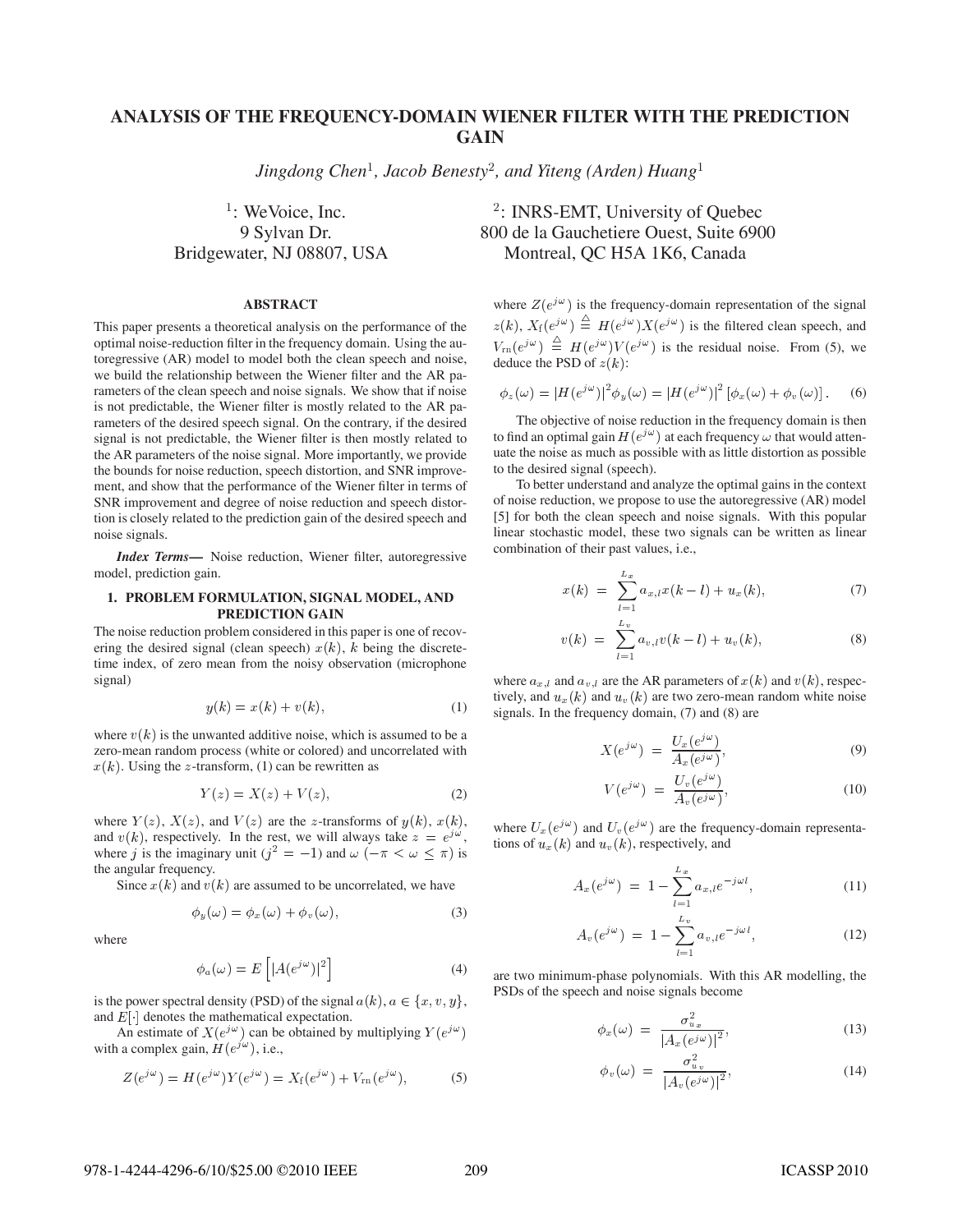where  $\sigma_{u_x}^2 = E[u_x^2(k)]$  and  $\sigma_{u_y}^2 = E[u_v^2(k)]$  are the variances of  $u_x(k)$  and  $u_y(k)$ , respectively.

We are now ready to define a measure that naturally follows from the AR modelling. We define the subband prediction gain of the desired signal  $x(k)$  as

$$
\mathcal{P}_x(\omega) \stackrel{\triangle}{=} \frac{\phi_x(\omega)}{\sigma_{u_x}^2} = \frac{1}{|A_x(e^{j\omega})|^2}.
$$
 (15)

If  $\mathcal{P}_x(\omega) = 1$  then the signal  $x(k)$  is completely unpredictable at frequency  $\omega$ . A larger value of  $\mathcal{P}_x(\omega)$  means that the signal  $x(k)$  is more predictable at frequency  $\omega$ .

In a similar manner, we define the fullband prediction gain [6] of the desired signal  $x(k)$  as

$$
\mathcal{P}_x \stackrel{\Delta}{=} \frac{\sigma_x^2}{\sigma_{u_x}^2},\tag{16}
$$

where  $\sigma_x^2 = E[x^2(k)]$  is the variance of  $x(k)$ . Using the relation between the variance and the PSD of  $x(k)$ :

$$
\sigma_x^2 = \frac{1}{2\pi} \int_{-\pi}^{\pi} \phi_x(\omega) d\omega = \frac{\sigma_{u_x}^2}{2\pi} \int_{-\pi}^{\pi} \frac{d\omega}{|A_x(e^{j\omega})|^2},
$$
(17)

 (16) can be rewritten as

$$
\mathcal{P}_x = \frac{1}{2\pi} \int_{-\pi}^{\pi} \frac{d\omega}{|A_x(e^{j\omega})|^2} = \frac{1}{2\pi} \int_{-\pi}^{\pi} \mathcal{P}_x(\omega) d\omega.
$$
 (18)

It can be checked that  $\mathcal{P}_x \geq 1$ . As a matter of fact, using (7) we find that the variance of  $x(k)$  is

$$
\sigma_x^2 = \mathbf{a}_x^T \mathbf{R}_x \mathbf{a}_x + \sigma_{u_x}^2, \tag{19}
$$

where

$$
\mathbf{a}_x = \begin{bmatrix} a_{x,1} & a_{x,2} & \cdots & a_{x,L_x} \end{bmatrix}^T,
$$

and  $\mathbf{R}_x = E\left[\mathbf{x}(k)\mathbf{x}^T(k)\right]$  is the correlation matrix of

$$
\mathbf{x}(k) = \begin{bmatrix} x(k) & x(k-1) & \cdots & x(k-L_x+1) \end{bmatrix}^T.
$$

From (19), we get another form of the fullband prediction gain:

$$
\mathcal{P}_x = 1 + \frac{\mathbf{a}_x^T \mathbf{R}_x \mathbf{a}_x}{\sigma_{u_x}^2}.
$$
 (20)

Since  $\mathbf{a}_x^T \mathbf{R}_x \mathbf{a}_x \geq 0$ , we deduce from (20) that  $\mathcal{P}_x \geq 1$ .

If  $\mathcal{P}_x = 1$ , this means that the signal  $x(k)$  is completely unpredictable (white noise). The larger is  $\mathcal{P}_x$ , the more predictable is the signal  $x(k)$ .

Obviously, the same definitions of subband and fullband prediction gains apply to the noise signal  $v(k)$  by just replacing in the previous derivations  $x(k)$  by  $v(k)$ .

By analogy to the fullband prediction gain defined in (18), we define the fullband prediction gains of the filtered desired and residual noise signals as, respectively,

$$
\mathcal{P}_x(H) = \frac{1}{2\pi} \int_{-\pi}^{\pi} \left| H(e^{j\omega}) \right|^2 \mathcal{P}_x(\omega) d\omega \tag{21}
$$

and

$$
\mathcal{P}_{v}(H) = \frac{1}{2\pi} \int_{-\pi}^{\pi} \left| H(e^{j\omega}) \right|^2 \mathcal{P}_{v}(\omega) d\omega.
$$
 (22)

We can verify that if  $|H(e^{j\omega})|^2 \leq 1$ ,  $\forall \omega$ , then  $\mathcal{P}_x(H) \leq \mathcal{P}_x$  and  $\mathcal{P}_{v}(H) \leq \mathcal{P}_{v}$  with equalities if and only if  $|H(e^{j\omega})|^2 = 1$ ,  $\forall \omega$ . Contrary to  $\mathcal{P}_x$  and  $\mathcal{P}_v$ ,  $\mathcal{P}_x(H)$  and  $\mathcal{P}_v(H)$  can be smaller than 1.

We will see that the noise reduction (or speech enhancement) problem can be exclusively reformulated as a function of the prediction gains.

## **2. PERFORMANCE MEASURES**

To facilitate the analysis and interpretation of the noise-reduction performance, some performance measures are presented in this section.

The most important and reliable measure in noise reduction is the signal-to-noise ratio (SNR) [3]. The fullband input SNR is defined as the ratio of the intensity of the signal of interest over the intensity of the additive noise, i.e.,

$$
iSNR \stackrel{\triangle}{=} \frac{\sigma_x^2}{\sigma_v^2} = iSNR_0 \cdot \frac{\mathcal{P}_x}{\mathcal{P}_v},\tag{23}
$$

where  $iSNR_0 \triangleq \sigma_{u_x}^2/\sigma_{u_y}^2$ . It is worth noticing how the fullband prediction gains affect the SNR. Indeed, if the desired signal is more predictable than the noise signal then  $iSNR > iSNR_0$ . But if the noise signal is more predictable than the desired signal then  $iSNR <$  $iSNR<sub>0</sub>$ . The subband input SNR is

$$
iSNR(\omega) \stackrel{\triangle}{=} \frac{\phi_x(\omega)}{\phi_v(\omega)} = iSNR_0 \cdot \frac{\mathcal{P}_x(\omega)}{\mathcal{P}_v(\omega)}.
$$
 (24)

After noise reduction with the frequency-domain model given in (5), the subband output SNR is

$$
\text{oSNR}\left[H(e^{j\omega})\right] \stackrel{\triangle}{=} \frac{\left|H\left(e^{j\omega}\right)\right|^2 \phi_x(\omega)}{\left|H\left(e^{j\omega}\right)\right|^2 \phi_v(\omega)} = \text{iSNR}(\omega). \tag{25}
$$

So, the subband SNR is not affected by the filtering process. But the fullband output SNR is

$$
\text{oSNR}\left(H\right) \stackrel{\triangle}{=} \frac{\int_{-\pi}^{\pi} \left|H\left(e^{j\,\omega}\right)\right|^2 \phi_x(\omega) d\omega}{\int_{-\pi}^{\pi} \left|H\left(e^{j\,\omega}\right)\right|^2 \phi_v(\omega) d\omega} = \text{iSNR}_0 \cdot \frac{\mathcal{P}_x(H)}{\mathcal{P}_v(H)}. \tag{26}
$$

 Apparently, the prediction gains will affect the fullband output SNR. We also define the fullband SNR gain as

$$
\mathcal{G}(H) \stackrel{\triangle}{=} \frac{\text{osNR}(H)}{\text{iSNR}} = \frac{\mathcal{P}_x(H)}{\mathcal{P}_x} \cdot \frac{\mathcal{P}_v}{\mathcal{P}_v(H)}.\tag{27}
$$

For a constant  $\alpha \neq 0$ ,  $\mathcal{G}(\alpha H) = \mathcal{G}(H)$ . Therefore, changing the gains  $H(e^{j\omega})$  by a scaling factor (same over all frequencies) will not affect the fullband SNR gain. We also observe in  $(27)$  that making the filtered desired signal more predictable than the desired signal or making the residual noise signal less predictable than the original noise signal, will increase the fullband SNR gain.

It is of great importance to design the gains  $H(e^{j\omega})$  in such a way that  $\mathcal{G}(H) > 1$ ; this would mean that the output SNR would be improved and the estimated signal,  $z(k)$ , would be less noisy than the microphone signal,  $y(k)$ . We see from (27) that  $\mathcal{G}(H)$  depends exclusively on the prediction gains,  $\mathcal{P}_x$ ,  $\mathcal{P}_x(H)$ ,  $\mathcal{P}_v$ , and  $\mathcal{P}_v(H)$ . Clearly, the prediction gains of the desired and noise signals play a fundamental role in noise reduction and will affect the design and performance of the gains,  $H(e^{j\omega})$ .

Another important measure in noise reduction is the noisereduction factor [1], [2], which quantifies the amount of noise being attenuated by the gains. With the frequency-domain formulation, these subband and fullband factors are defined as, respectively,

$$
\xi_{\rm nr}\left[H(e^{j\omega})\right] \stackrel{\triangle}{=} \frac{\phi_v(\omega)}{|H(e^{j\omega})|^2 \phi_v(\omega)} = \frac{1}{|H(e^{j\omega})|^2},\tag{28}
$$

$$
\xi_{\rm nr}(H) \stackrel{\triangle}{=} \frac{\int_{-\pi}^{\pi} \phi_v(\omega) d\omega}{\int_{-\pi}^{\pi} |H(e^{j\omega})|^2 \phi_v(\omega) d\omega} = \frac{\mathcal{P}_v}{\mathcal{P}_v(H)}.
$$
 (29)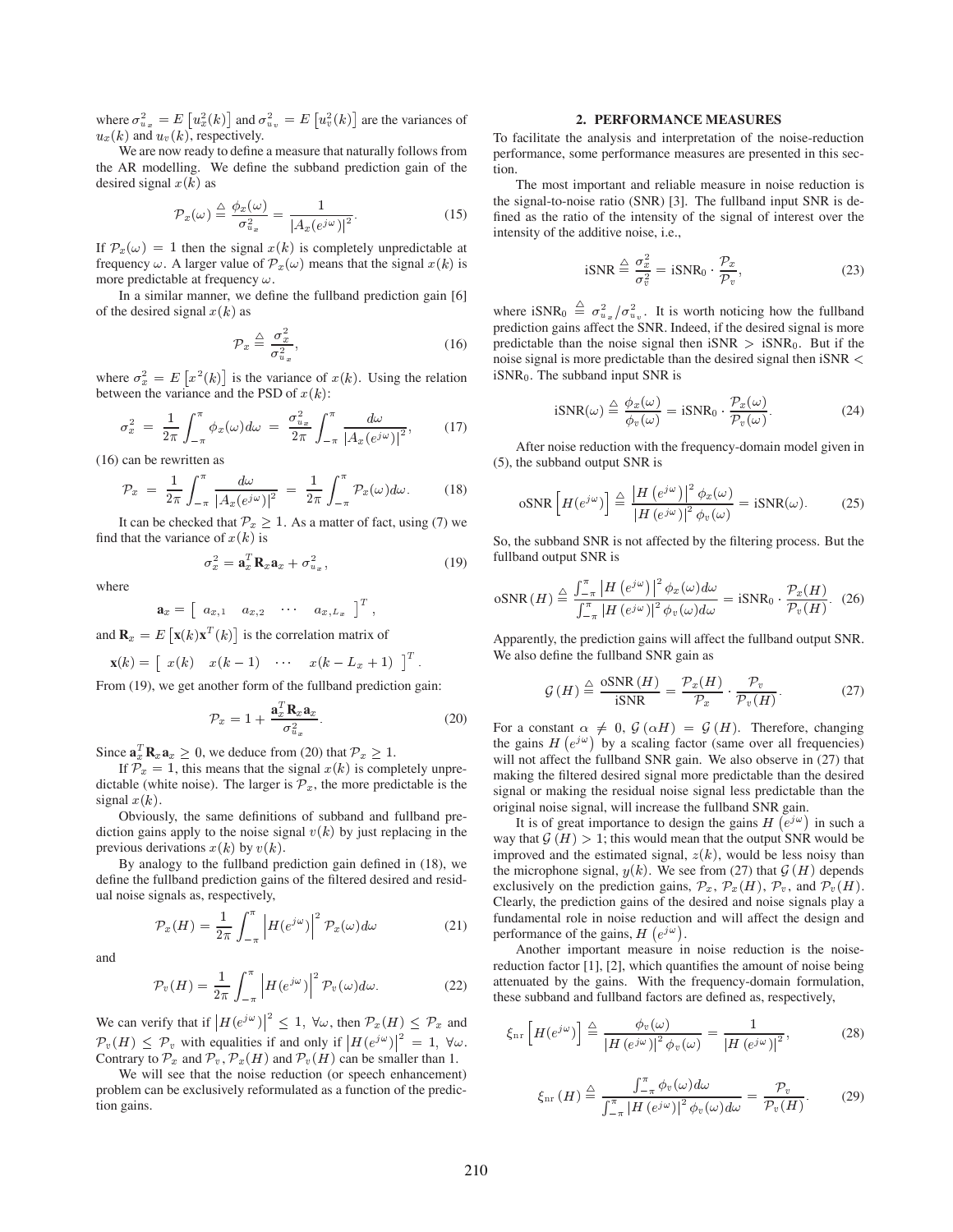The larger the value of the noise-reduction factor, the more the noise is reduced. This factor should be lower bounded by 1.

The gains add distortion to the desired signal. In order to evaluate the amount of distortion to the signal of interest, we define the subband and fullband speech-distortion indices [1], [2] as, respectively,

$$
v_{\rm sd}\left[H(e^{j\omega})\right] \stackrel{\triangle}{=} \frac{E\left[|H(e^{j\omega})X(e^{j\omega}) - X(e^{j\omega})|^2\right]}{\phi_x(\omega)}
$$

$$
= \left|1 - H(e^{j\omega})\right|^2,\tag{30}
$$

$$
v_{sd}(H) \stackrel{\triangle}{=} \frac{\int_{-\pi}^{\pi} E\left[|H(e^{j\omega})X(e^{j\omega}) - X(e^{j\omega})|^2\right] d\omega}{\int_{-\pi}^{\pi} \phi_x(\omega) d\omega} \qquad \text{as}
$$

$$
= \frac{\int_{-\pi}^{\pi} \phi_x(\omega) |1 - H(e^{j\omega})|^2 d\omega}{\int_{-\pi}^{\pi} \phi_x(\omega) d\omega} \qquad \text{at}
$$

$$
= \frac{\int_{-\pi}^{\pi} \mathcal{P}_x(\omega) |1 - H(e^{j\omega})|^2 d\omega}{2\pi \mathcal{P}_x}.
$$
(31)

The speech-distortion index is lower bounded by 0 and expected to be upper bounded by 1 for optimal gains. The higher the value of this index, the more the desired signal is distorted.

### **3. WIENER FILTER**

In this section, we derive the Wiener filter and explain its relationship with AR processes.

We define the error signal between the estimated and desired signals at frequency  $\omega$  as

$$
\mathcal{E}(e^{j\omega}) \stackrel{\triangle}{=} Z(e^{j\omega}) - X(e^{j\omega}) = H(e^{j\omega})Y(e^{j\omega}) - X(e^{j\omega}).
$$
 (32)

This error can also be put into the form:

$$
\mathcal{E}(e^{j\omega}) = \mathcal{E}_x(e^{j\omega}) + \mathcal{E}_v(e^{j\omega}),
$$
\n(33)

where

$$
\mathcal{E}_x(e^{j\,\omega}) \stackrel{\triangle}{=} \left[ H(e^{j\,\omega}) - 1 \right] X(e^{j\,\omega}) \tag{34}
$$

is the speech distortion due to the complex gain, and

$$
\mathcal{E}_v(e^{j\,\omega}) \stackrel{\triangle}{=} H(e^{j\,\omega})V(e^{j\,\omega})\tag{35}
$$

represents the residual noise.

The frequency-domain (or subband) mean-squared error (MSE) is then

$$
J\left[H(e^{j\omega})\right] = E\left[|\mathcal{E}(e^{j\omega})|^2\right].
$$
 (36)

Minimizing the subband MSE with respect to  $H(e^{j\omega})$ , we easily find the Wiener gain:

$$
H_{\rm W}(e^{j\,\omega}) = \frac{\phi_x(\omega)}{\phi_y(\omega)} = 1 - \frac{\phi_v(\omega)}{\phi_y(\omega)} = \frac{\text{iSNR}(\omega)}{1 + \text{iSNR}(\omega)}.
$$
 (37)

With this filter, we have the following property.

**Property:** With the optimal noncausal Wiener filter given in (37), the fullband SNR gain is always greater than or equal to , i.e.,  $\mathcal{G}(H_{\mathrm{W}}) \geq 1$ .

The proof of this can be found in [4]. This fundamental property shows that the optimal gain can never amplify the noise. Nevertheless, it is essential to understand when the Wiener filter improves the SNR when it can.

It is more informative to rewrite the optimal gain (37) as a function of the prediction gains:

$$
H_{\rm W}(e^{j\omega}) = \frac{\text{iSNR}_0 \cdot \mathcal{P}_x(\omega)}{\mathcal{P}_v(\omega) + \text{iSNR}_0 \cdot \mathcal{P}_x(\omega)}.
$$
(38)

From the definition of the fullband SNR gain, we observe that the worst-case scenario for the Wiener filter is when  $\mathcal{P}_x(\omega)$  =  $\mathcal{P}_{v}(\omega)$ ,  $\forall \omega$ . Indeed, in this situation

$$
H_{\rm W}(e^{j\,\omega}) = \frac{\rm iSNR_0}{1 + \rm iSNR_0} = \text{Constant}, \ \forall \omega \tag{39}
$$

and it is easy to verify that  $\mathcal{G}(H_W) = 1$ , so the SNR cannot be improved. The case  $\mathcal{P}_x(\omega) = \mathcal{P}_y(\omega)$ ,  $\forall \omega$ , happens when either the speech and noise signals are completely unpredictable (white random signals) so that  $\mathcal{P}_x = \mathcal{P}_v = 1$  [and  $\mathcal{P}_x(\omega) = \mathcal{P}_v(\omega) = 1$ ,  $\forall \omega$ ] or the speech and noise signals are basically the same signals (having the same AR parameters) but they may have different volumes. It is now easy to understand why with babbling noise, for example, the Wiener filter may not perform at its best, since the speech and noise signals may have similar spectra [3]. This simple analysis of the Wiener filter is very insightful; it explains some practical situations where this filter may have limited performances.

To further analyze (38), we assume that  $iSNR_0 = 1$  (for simplicity) and the desired and noise signals are neither white nor they have the same AR parameters. In this case

$$
H_{\rm W}(e^{j\,\omega}) = \frac{\mathcal{P}_x(\omega)}{\mathcal{P}_v(\omega) + \mathcal{P}_x(\omega)}.
$$
\n(40)

If the desired signal is more predictable than the noise signal at all frequencies [i.e.,  $\mathcal{P}_x(\omega) > \mathcal{P}_v(\omega)$ ,  $\forall \omega$ ], we have  $H_{\rm W}(e^{j\omega}) >$ 0.5,  $\forall \omega$ . But if the noise signal is more predictable than the desired signal at all frequencies [i.e.,  $\mathcal{P}_{v}(\omega) > \mathcal{P}_{x}(\omega)$ ,  $\forall \omega$ ] then  $H_{\rm W}(e^{j\omega}) < 0.5$ ,  $\forall \omega$ . We deduce, by looking at (27), that the fullband SNR gain is greater in the second case than in the first one but at a price of more speech distortion by inspection of (31). These two cases have opposite behaviors. These results may come as a small surprise. The fact that the noise is predictable may not be, after all, a bad thing as long as its spectrum is different from the speech spectrum. It is often intuitively thought that the non-whiteness of the noise may limit the performance of the Wiener filter but we understand now that this limitation that may occur in practical situations may mainly be due to the fact that noise and speech may have similar spectra.

Let us further exploit (38) by rewriting it as follows:

$$
H_{\mathcal{W}}^{2}(e^{j\omega})\left[\mathcal{P}_{v}(\omega)+i\mathcal{S}\mathcal{N}\mathcal{R}_{0}\cdot\mathcal{P}_{x}(\omega)\right]=\mathbf{i}\mathcal{S}\mathcal{N}\mathcal{R}_{0}\cdot\mathcal{P}_{x}(\omega)H_{\mathcal{W}}(e^{j\omega}).\tag{41}
$$

Integrating both sides of (41) and multiplying by  $1/(2\pi)$ , we obtain

$$
\mathcal{P}_{v}(H_{\rm W}) + iSNR_{0} \cdot \mathcal{P}_{x}(H_{\rm W}) = \frac{iSNR_{0}}{2\pi} \int_{-\pi}^{\pi} H_{\rm W}(e^{j\,\omega}) \mathcal{P}_{x}(\omega) d\omega
$$
  

$$
\leq iSNR_{0} \cdot \mathcal{P}_{x}.
$$
 (42)

Therefore, we deduce the bounds for the fullband prediction gain of the filtered desired signal with the Wiener filter:

$$
0 \le \mathcal{P}_x(H_{\rm W}) \le \mathcal{P}_x - \frac{\mathcal{P}_v(H_{\rm W})}{i \text{SNR}_0} \le \mathcal{P}_x,\tag{43}
$$

or

$$
0 \le \mathcal{P}_x(H_{\mathcal{W}}) \le \mathcal{P}_x \frac{\text{oSNR}(H_{\mathcal{W}})}{1 + \text{oSNR}(H_{\mathcal{W}})} \le \mathcal{P}_x,\tag{44}
$$